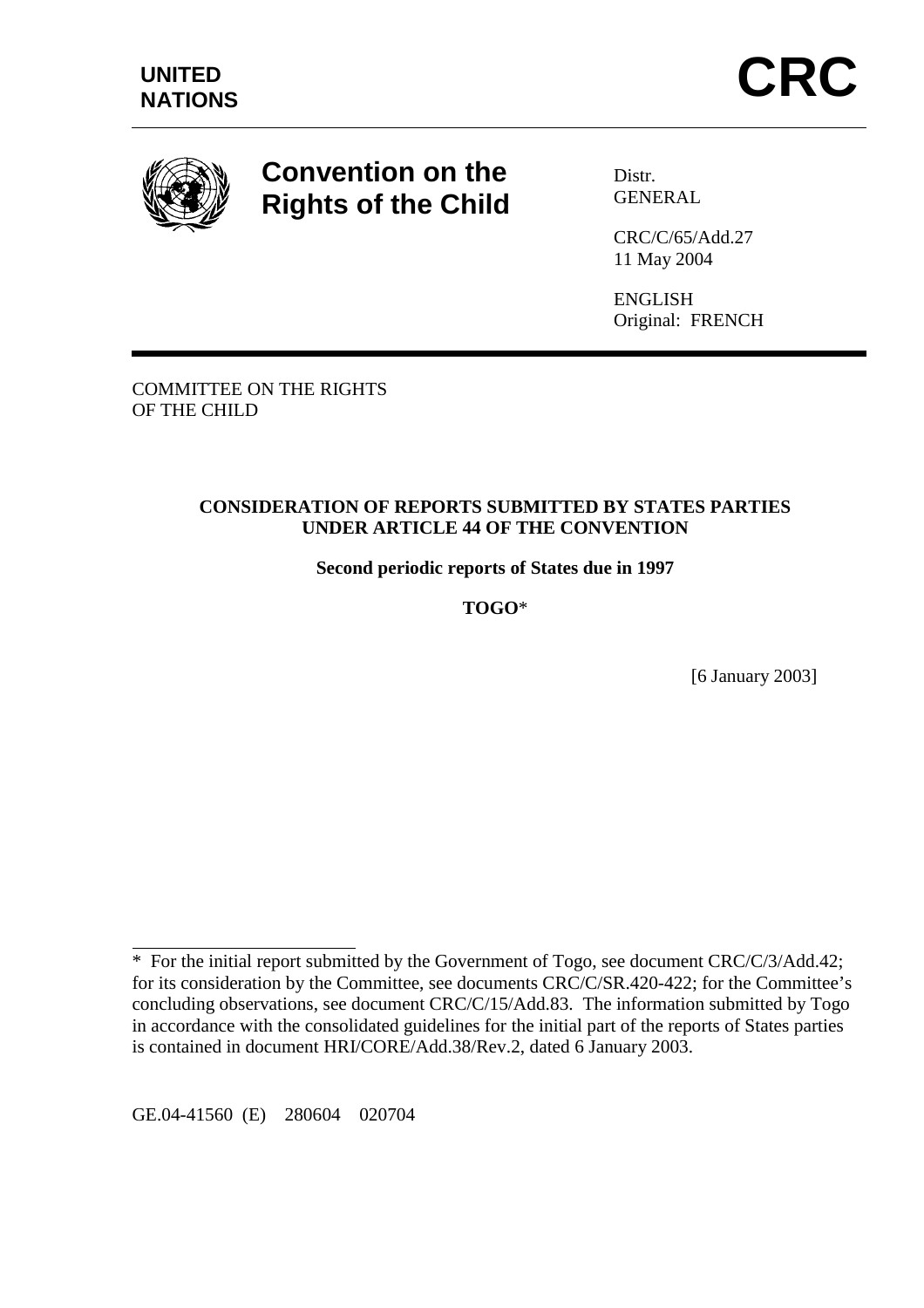# **CONTENTS**

|                                                                       |                                                                                            | Paragraphs     | Page           |
|-----------------------------------------------------------------------|--------------------------------------------------------------------------------------------|----------------|----------------|
|                                                                       |                                                                                            | $1 - 3$        | 3              |
|                                                                       | <b>Part One</b>                                                                            |                |                |
| Two major public institutions responsible for the rights of the child |                                                                                            | $\overline{4}$ | 3              |
|                                                                       | I. MINISTRY FOR SOCIAL AFFAIRS, THE ADVANCEMENT<br>OF WOMEN AND THE PROTECTION OF CHILDREN | 5              | 3              |
|                                                                       | II. NATIONAL COMMITTEE FOR THE PROTECTION AND                                              | $6 - 7$        | $\overline{4}$ |
|                                                                       | <b>Part Two</b>                                                                            |                |                |
|                                                                       | Information requested by the Committee on the Rights of the Child                          |                |                |
| L.                                                                    | <b>GENERAL MEASURES OF IMPLEMENTATION </b>                                                 | $8 - 12$       | $\overline{4}$ |
| II.                                                                   |                                                                                            | $13 - 15$      | 5              |
| III.                                                                  |                                                                                            | $16 - 25$      | 5              |
|                                                                       |                                                                                            | $26 - 35$      | 6              |
|                                                                       | V. FAMILY ENVIRONMENT AND ALTERNATIVE CARE                                                 | $36 - 41$      | 8              |
|                                                                       |                                                                                            | $42 - 54$      | 8              |
|                                                                       | VII. EDUCATION, LEISURE AND CULTURAL ACTIVITIES                                            | $55 - 69$      | 11             |
|                                                                       |                                                                                            | $70 - 90$      | 14             |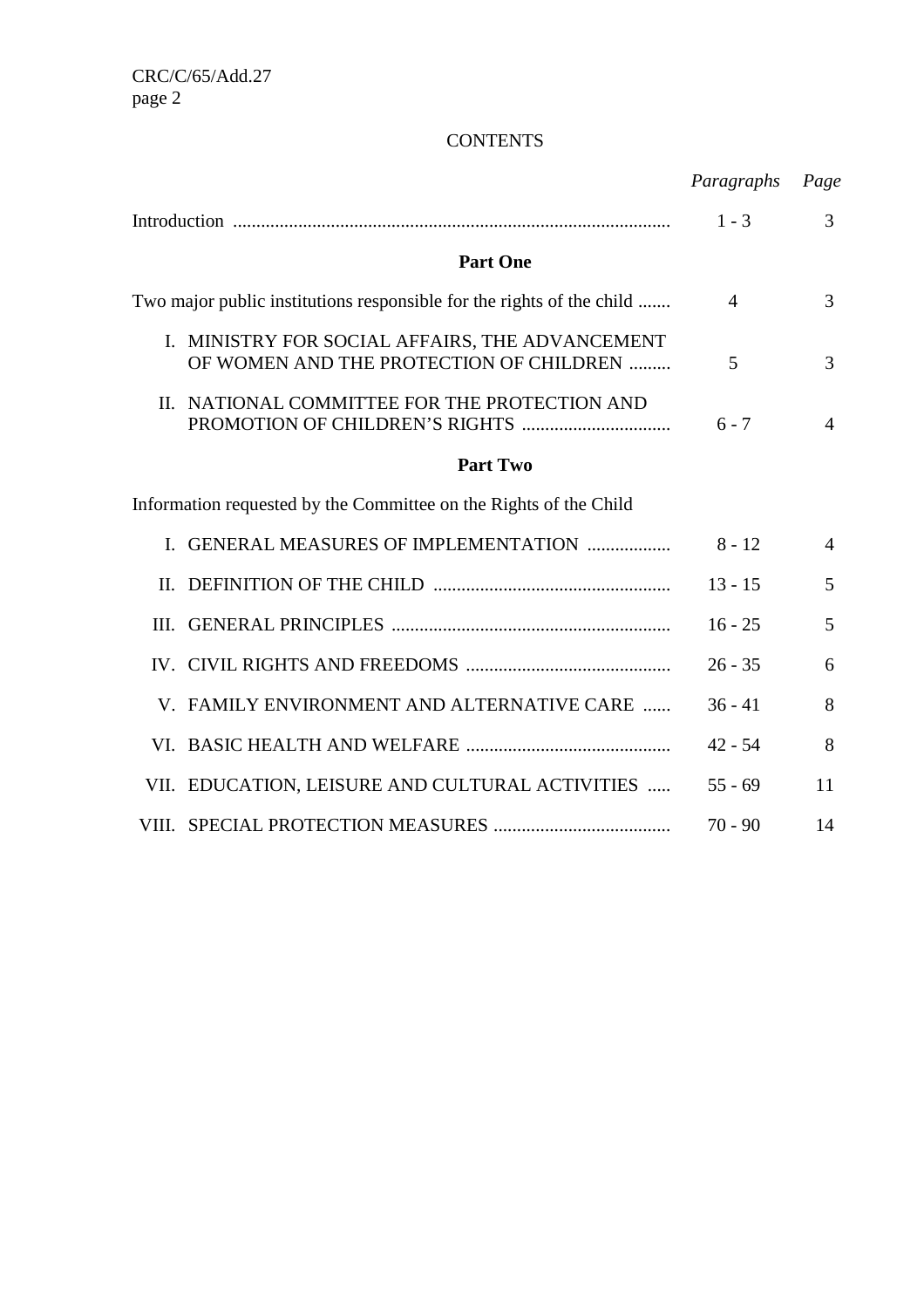#### **Introduction**

1. This report was prepared in implementation of the provisions of article 44, paragraph 1 (b), of the Convention on the Rights of the Child, under which States parties undertake to submit periodic reports every five years on the measures they have adopted which give effect to the rights recognized in the Convention and on the progress made in the enjoyment of those rights. It was prepared in accordance with the general guidelines regarding the form and content of periodic reports to be submitted by States parties.

2. In preparing its second periodic report, the Government of Togo has also taken into account the concluding observations of the Committee on the Rights of the Child (CRC/15/Add.83 of 21 October 1997) formulated following its consideration of the initial report of Togo (CRC/C/3/Add.42) on 7 and 8 October 1997.

3. The members of the Committee on the Rights of the Child will find helpful information in the core document which forms the first part of the reports of States parties (HRI/CORE/1/Add.38/Rev.2); the revised version of this document was drafted on 6 January 2003.

#### **Part One**

## **Two major public institutions responsible for the rights of the child**

4. The two main institutions responsible for the promotion and protection of children are the Ministry for Social Affairs, the Advancement of Women and the Protection of Children and the National Committee for the Protection and Promotion of Children's Rights (CNE).

## **I. MINISTRY FOR SOCIAL AFFAIRS, THE ADVANCEMENT OF WOMEN AND THE PROTECTION OF CHILDREN**

5. The Ministry for Social Affairs was established in 1959 and has undergone restructuring several times; on the last occasion, on 8 October 2000, emphasis was placed on the protection of children. The Ministry is responsible for drawing up policies and programmes for social protection, the advancement of women and the protection of children and has a number of technical departments, including the Department for the Protection of the Family and Children, which has the following functions:

 (a) To design, draft, supervise, coordinate and evaluate all activities for the protection of the family and children;

 (b) To ensure implementation of legislation for the social protection of the family, children and young people in difficulty, and, where necessary, to propose new provisions;

 (c) To combat all forms of exploitation of children (trafficking in children, child labour and child prostitution);

- (d) To ensure that the rights of children and the family are respected; and
- (e) To prevent the ill-treatment of children and child abuse.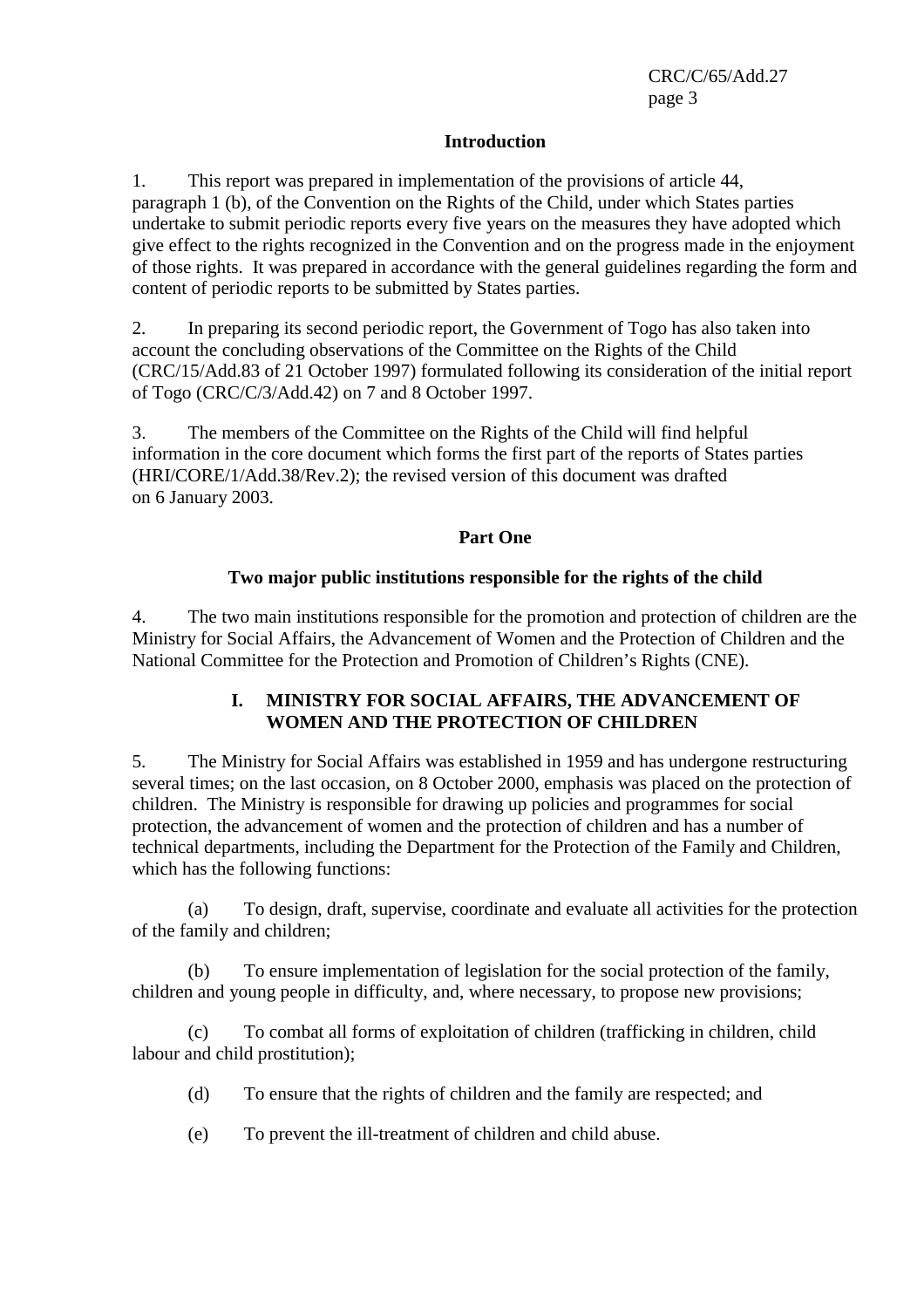#### **II. NATIONAL COMMITTEE FOR THE PROTECTION AND PROMOTION OF CHILDREN'S RIGHTS**

6. Pursuant to the recommendations drawn up at the World Summit for Children (New York, 1990), a National Committee for the Protection and Promotion of Children's Rights was established by order No. 16/93/MBES-SN of 7 December 1993. The Committee, placed under the authority of the Ministry for Social Affairs, the Advancement of Women and the Protection of Children, is composed of representatives of various ministries, non-governmental organization (NGOs), associations and religious societies involved in activities for the protection and promotion of children's rights.

7. The Committee has the following functions:

- (a) To inform the population and make them aware of the rights of the child;
- (b) To defend the rights of the child when they are threatened;
- (c) To draw up a plan of action for children in the social and legal domains;

 (d) To ensure follow-up to the recommendations of the World Summit for Children; and

 (e) To prepare the periodic reports on implementation of the Convention on the Rights of the Child.

## **Part Two**

## **Information requested by the Committee on the Rights of the Child**

# **I. GENERAL MEASURES OF IMPLEMENTATION**

8. The concluding observations of the Committee on the Rights of the Child of 21 October 1997 (CRC/C/15/Add.83) have been widely circulated throughout Togo. They have been put on an Internet web site. Many of the observations and recommendations have been cause for concern on the part of the Government and civil society, as may be seen from the various points developed in this report. In this connection, the Government has prepared a preliminary draft children's code, taking the Committee's observations into account.

9. The National Committee for the Protection and Promotion of Children's Rights was reactivated in 1998. In accordance with its rules of procedure, it needs to be restructured, but socio-economic problems have impeded this. It has no premises or budget and is under the authority of the Ministry for Social Affairs, the Advancement of Women and the Protection of Children, where it is currently housed.

10. Despite these problems, the Committee has taken significant action in two areas. On the one hand, it has conducted public information campaigns to raise awareness of the problems addressed by the Convention on the Rights of the Child and, on the other, it has gone round the country setting up regional committees on children's rights in all five regions and Lomé.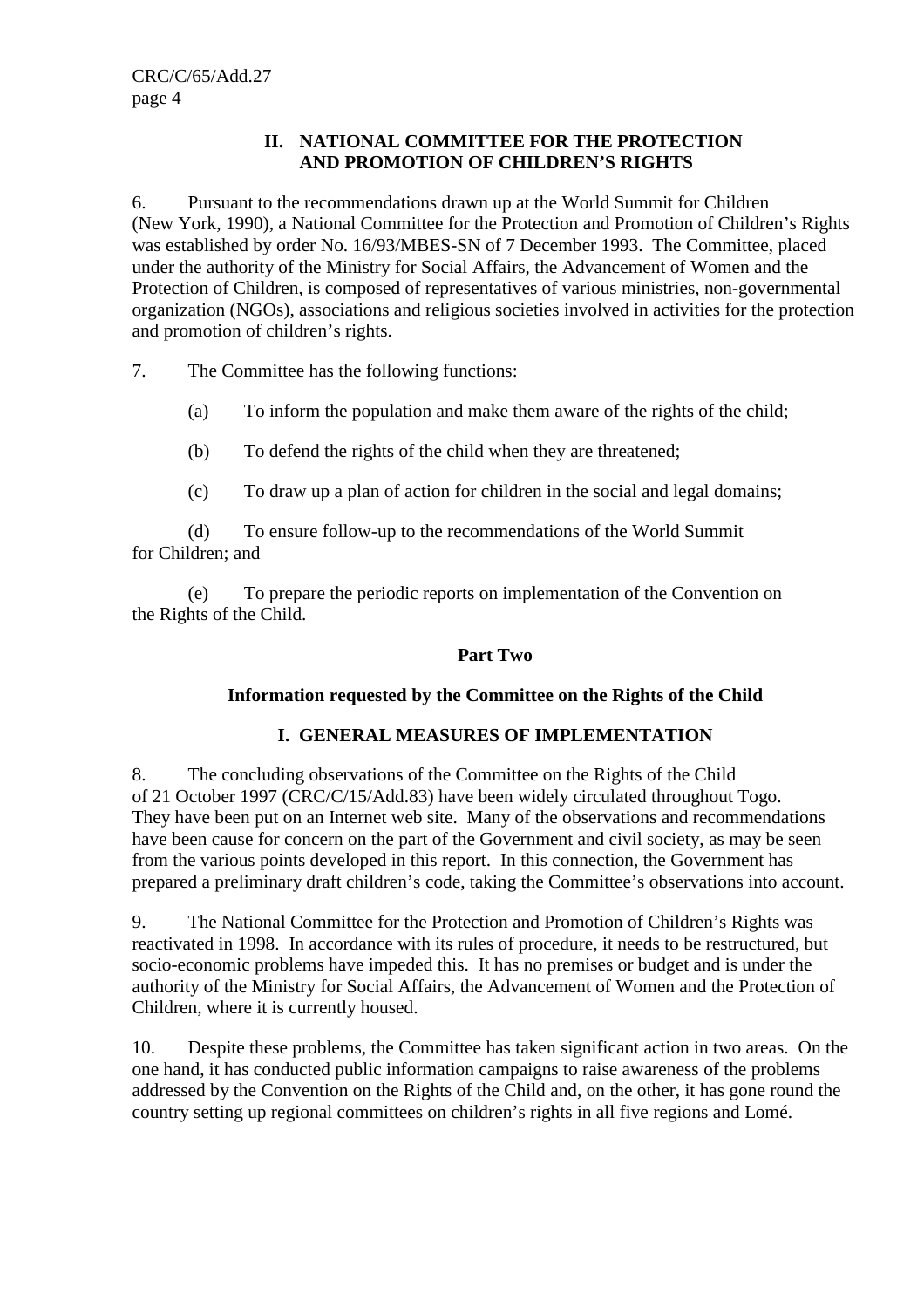11. Under the programme of cooperation between Togo and the United Nations Children's Fund (UNICEF) for 1997-2001, the action plan related to the section entitled "Monitoring the situation of children and women" provided for the establishment of a unit for that purpose, which acts as a source of information for all development partners. Such a unit was set up by ministerial order in July 1998 and is now operational, working on capacity-building of all kinds (financial, material, human and logistical).

12. In order to facilitate the work of compiling and analysing data, it has been necessary to harmonize the indicators and procedures used. The point concerning the implementation of policies to guarantee the economic, social and cultural rights of children will be dealt with as soon as the indicators are available.

## **II. DEFINITION OF THE CHILD**

13. According to the Convention, a child is any person below the age of 18 years. Before the Convention was ratified, the following ages of majority were variously applicable: (i) age of civil liability, 21 years; (ii) age of criminal liability, 18 years; (iii) voting age, 18 years; (iv) marriageable age for boys, 20 years; and (v) marriageable age for girls, 17 years.

14. Since ratification, the age of majority for all purposes has been standardized at 18 years, in accordance with article 1 of the Convention. This is because article 140 of the Togolese Constitution provides that all duly ratified or published conventions automatically become part of the national legal order. In the event of a conflict with the law, the provisions of a ratified convention take priority.

15. Steps are now being taken to harmonize the various laws with the Convention. It is in this context that the preliminary draft children's code has been prepared.

## **III. GENERAL PRINCIPLES**

16. Efforts have been made to uphold the general principles of the Convention, including non-discrimination, the best interests of the child, participation, and survival and development.

17. Several measures have been taken with a view to upholding the principle of non-discrimination. In the area of inheritance, the Individuals and Family Code refers expressly to respect for customary practices, but most such practices discriminate between girls and boys in this area. The Code is now being amended to make it gender-neutral, and the preliminary draft of a children's code takes the same approach.

18. The measures taken in relation to children's upbringing and education and to children in difficult circumstances or in conflict with the law are described in chapters VII and VIII below, on education and special protection measures (paras. 55-90).

19. With regard to the best interests of the child, Togo has ratified International Labour Organization (ILO) Convention No. 138 concerning Minimum Age for Admission to Employment and Convention No. 182 concerning the Prohibition and Immediate Action for the Elimination of the Worst Forms of Child Labour.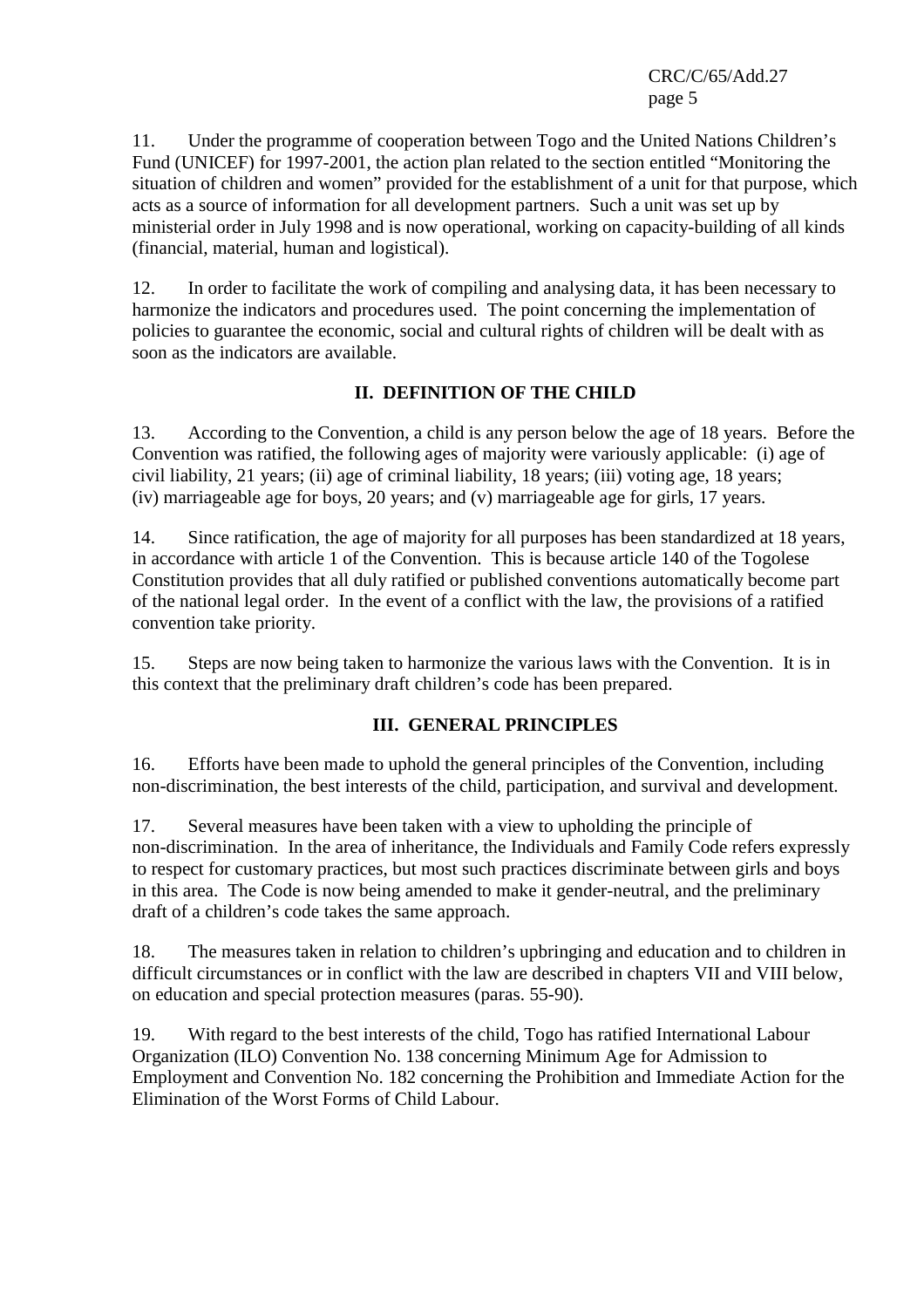20. In the context of the implementation of ILO Convention No. 182, a nationwide study was carried out in 1999 on child labour and trafficking in children. Pursuant to this study, activities have been implemented with the assistance of the International Programme on the Elimination of Child Labour (IPEC) of the International Labour Office to combat the worst forms of child labour (children working as domestic servants, porters or apprentices). The aim is to protect children from practices that hinder their intellectual, cognitive or psychological and emotional development, as discussed below.

21. Non-governmental organizations such as the African branch of the World Association for Orphans and Abandoned Children (WAO-Africa), Plan International and the International Catholic Child Bureau (ICCB), to name but a few, are working hard to combat the worst forms of child labour.

22. In judicial matters, judges respect the views of children, giving them a hearing and accepting their statements to the courts as legally valid. They take the child's views into account when taking decisions on placements or custody when couples break up.

23. The services provided by some government offices and NGOs give children an opportunity to refer any violations of their rights to the administrative and judicial authorities.

24. In addition, awareness campaigns have been organized to remind parents of the need to respect the child's views in decisions affecting the child. The emphasis is therefore on upholding the principle of involving children in decisions that affect their plans for school or work or their family life.

25. A number of activities have been organized that reflect a proactive policy on children's rights, notably:

(a) Workshops introducing the Convention on the Rights of the Child;

(b) The translation and dissemination of the Convention in national languages;

 (c) Awareness campaigns around the country, particularly in the areas where child labour and trafficking in children is prevalent;

 (d) Renaming the Ministry for Social Affairs and the Advancement of Women as the Ministry for Social Affairs, the Advancement of Women and the Protection of Children.

## **IV. CIVIL RIGHTS AND FREEDOMS**

26. The Individuals and Family Code provides for the child to bear the father's name. However, the child may bear the mother's name if the putative father disowns the child or the father is not known.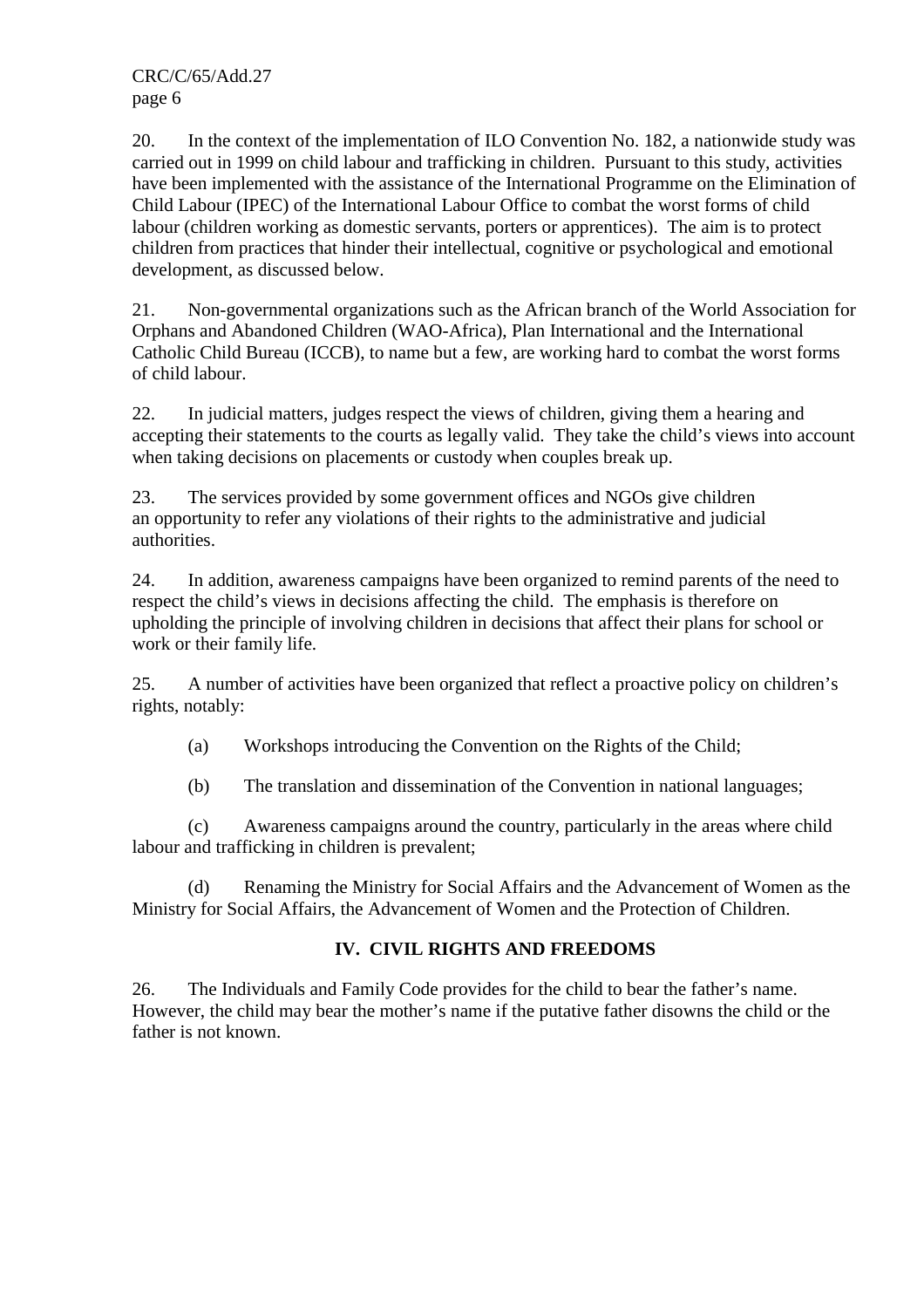27. With regard to nationality, article 3 of the 1998 Nationality Code stipulates that "Every child born of a Togolese father shall have Togolese nationality." The Code did not resolve the question of children born of a Togolese mother. However, article 32 of the Constitution of 14 October 1992 stipulates that "Children born of a Togolese mother or father shall have Togolese nationality." The 1998 Nationality Code simply needs to be brought into line with article 32 of the Constitution to put an end to the problems faced by women seeking to pass their nationality on to their child.

28. Progress in granting nationality to refugee children is described below, in the section on special protection measures.

29. Birth registration has become a government priority, as it makes it possible to plan ahead and ensure that the child's existence is recognized. It is a key issue in the section of the Togo-UNICEF cooperation programme for 1997-2001 dealing with monitoring the situation of children and women.

30. A needs assessment in this area was carried out in 1999. A pilot project was carried out in the prefecture of Zio in 2000 and was evaluated in 2001 with a view to extending it throughout the country. The aim is to recruit registrars, train them, retrain those already in place, provide them with the tools and premises they need for their work, encourage prefects to cut registration costs, simplify procedures, and persuade not only parents but also others involved in the birth that they have a part to play in the process, with a view to ensuring that virtually all births are registered.

31. With regard to information that is harmful to children, there are undoubtedly shortcomings in the functioning of the administrative arrangements for controlling, for example, pornography. To remedy this situation, the Government has organized special meetings to alert video club owners to the dangers of distributing certain violent or pornographic films. However, the sheer abundance of information (through the Internet and multimedia) makes it difficult for the authorities or families to monitor the situation.

32. Children's freedom of expression is curbed in some areas - particularly in the areas of sexuality and politics - by customary practices. Awareness campaigns aimed at parents and children have been organized by NGOs and public services to encourage families to discuss these matters. Sex education has been included in the school curriculum for this purpose.

33. As far as freedom of conscience and religion is concerned, extreme liberalization has sometimes led to problems among neighbours.

34. Only adults are authorized to set up associations in this respect, but children are free to join the associations of their choice.

35. Parents do not always respect children's right to privacy, including in correspondence.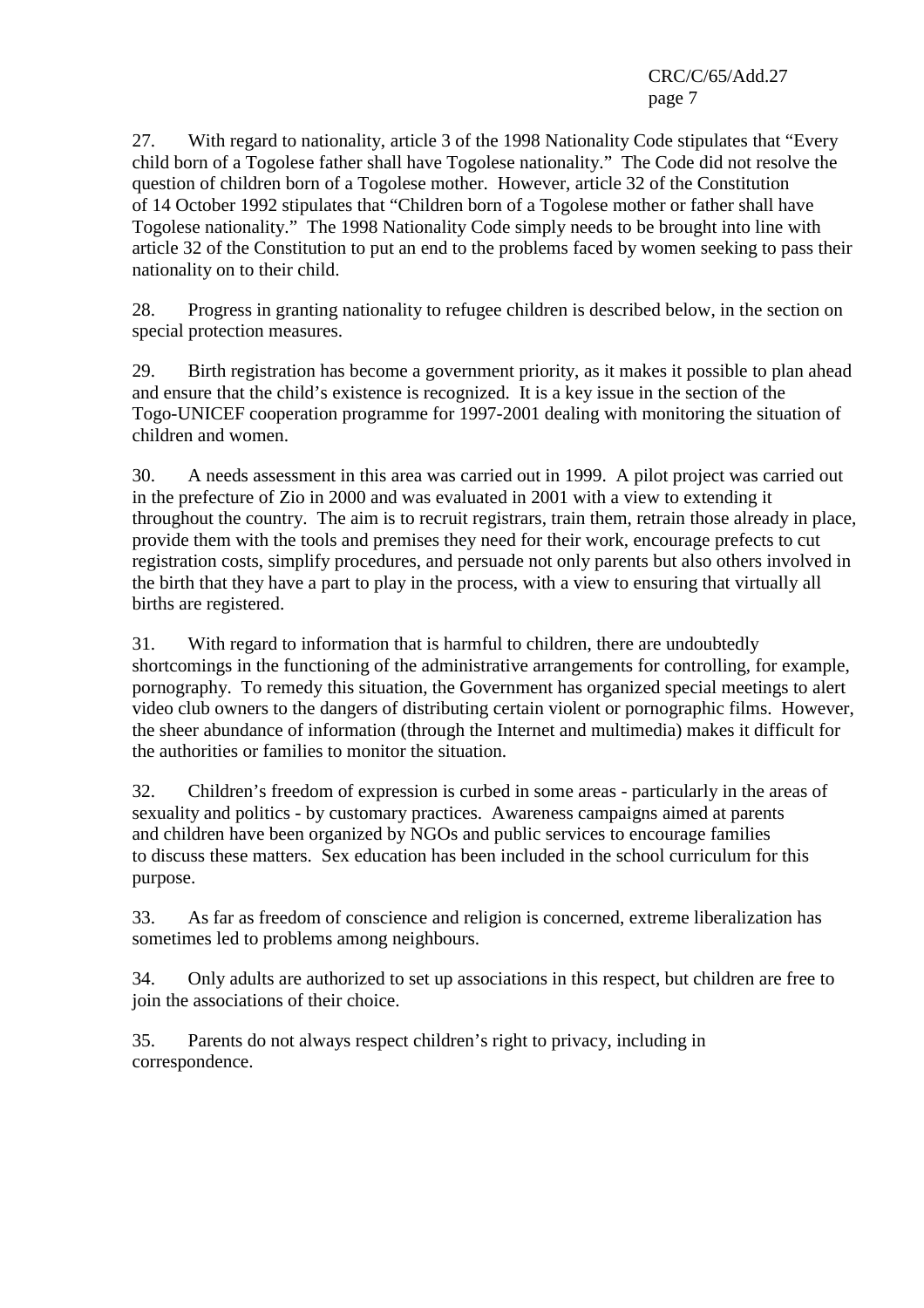# **V. FAMILY ENVIRONMENT AND ALTERNATIVE CARE**

36. As the measures concerning the transmission of nationality have been described above, this section will address ill-treatment within the family, adoption, child labour and juvenile justice.

37. Ill-treatment within the family takes the form of abuse or violence that can sometimes leave a child disabled, or depriving children of food. It also includes forcing them to do menial or dangerous work that is beyond their capabilities. The relevant provisions of the Criminal Code are always invoked to punish violence against children, including violence within the family. To combat this persistent phenomenon, an awareness campaign is being conducted by the Ministry for Social Affairs and NGOs with a view to persuading the population to drop these practices and encouraging them to report cases of ill-treatment systematically and thus help protect the children who are victims.

38. The Individuals and Family Code recognizes only full adoption. An adopted child should have no contact with his or her biological parents. The preliminary drafts of the children's code and a revised version of the Individuals and Family Code now reflect the concerns raised in connection with the Convention that simple adoption, international adoption and all subsequent adoption-monitoring procedures should be facilitated. At the administrative level, an adoption-monitoring committee has already been set up to check that proper procedures are followed before the judicial phase begins.

39. Togo has not ratified the Hague Convention on Protection of Children and Cooperation in respect of Intercountry Adoption of 29 May 1993, but its provisions have been taken into account in drawing up the preliminary draft children's code.

40. Child labour will be discussed below, in the section on special protection measures, as will juvenile justice.

41. As far as street children are concerned, a study was carried out in 1998 by Terre des hommes in conjunction with the NGOs Action pour la promotion de l'enfance rurale and Action développement-Togo (AD-Togo). The study revealed that over 3,000 children of both sexes were living in the streets of Lomé. Their activities varied, but their main activity was carrying luggage.

## **VI. BASIC HEALTH AND WELFARE**

42. In 1998, the Ministry of Health updated national health policy to focus on primary health care and on decentralization to the prefecture level, with the introduction of 35 health districts.

43. Under the section of the Togo-UNICEF cooperation programme dealing with health, water and nutrition, and in collaboration with other partners such as the World Health Organization (WHO), the United Nations Population Fund (UNFPA) and the World Bank, clinics have been set up in outlying areas so that rural children have access to basic health care. At the same time, access ramps for the disabled have been installed in hospitals. Despite this, the disparities in access to health care between those living in the cities and those living in the countryside, and in access for the disabled, have not entirely disappeared.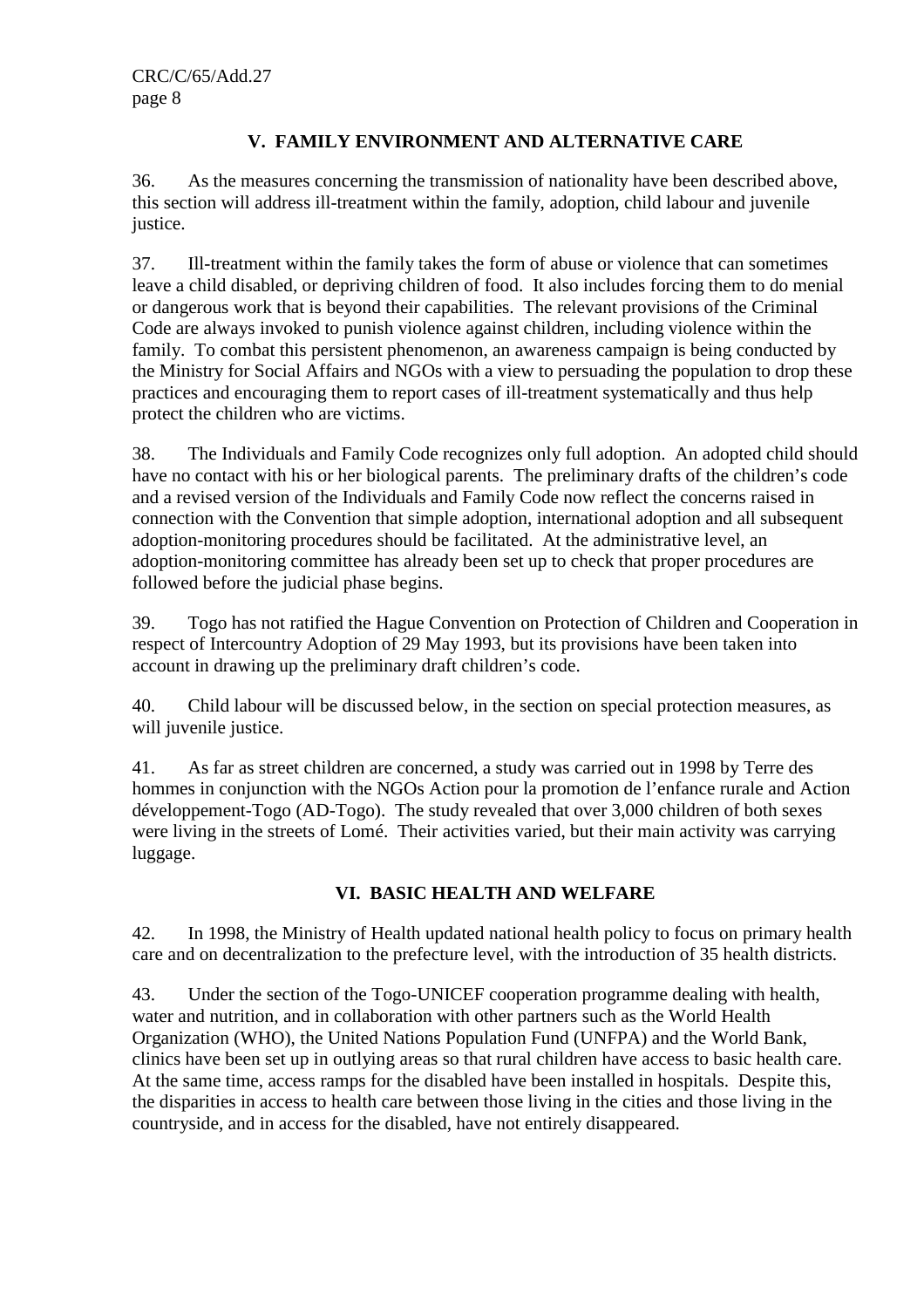44. As far as the human immunodeficiency virus/acquired immunodeficiency syndrome (HIV/AIDS) is concerned, screening capacity and the safety of blood transfusions are still inadequate, particularly as regards equipment and the supply of reagents. Medical and psychosocial treatment for people living with HIV and those suffering from AIDS, including treatment to prevent mother-to-child transmission, is still not widely available. There is no national solidarity fund to offer medical treatment and no legal protection to defend the rights of those infected, particularly in the field of employment and the preservation of the family unit. Contraceptives and condoms are funded by outside sources and distributed separately from basic medicines.

45. The incidence of HIV/AIDS is 5.9 per cent. A national anti-AIDS programme has been established: its activities basically cover information, education and communication, training and the distribution of male and female condoms, and they are carried out in cooperation with the various actors concerned in the education, social affairs, home affairs and transport sectors, NGOs, associations and partners such as WHO, UNICEF and the Joint United Nations Programme on HIV/AIDS (UNAIDS). These activities are aimed at men, women, couples, young people and orphans. A special scheme to reduce mother-to-child transmission was introduced in 2000.

46. In the area of reproductive health, a predefined minimum package of activities is an integrated part of each level of the "health pyramid". The document on standard policy and procedure in reproductive-health matters sets out the key operational elements. A review of the institutional framework in the area of reproductive health led to the establishment of the Family Health Division, which includes the National Health Service for Children and Young People, which was set up in May 1996.

47. Notwithstanding the national programme on children's and young people's health drawn up in 1997, little has been done to set up special facilities for this age group. Indeed, such facilities are virtually non-existent, particularly at the regional level, and are limited to health services provided by the State and some NGOs. Preventive strategies have been more successfully developed in schools, with the introduction of subjects like reproductive health and the prevention of sexually transmitted infections and HIV/AIDS in the curriculum in both the formal and informal education sectors; the courses are delivered by peers and run by NGOs and youth associations.

48. Generally speaking, the availability of reproductive health services has been improved. Coverage by family planning services has been extended to 77 per cent of public-sector health facilities and that of basic obstetric care to 94 per cent. A range of different family planning methods is available.

49. In the area of nutrition, the following activities have been carried out to improve the situation of children:

 (a) The designation of villages for growth monitoring and promotion (CPC) activities, which consist of weighing children under 3 years of age every month, organizing learning sessions for mothers, giving personal advice to mothers, holding cookery demonstrations, removing parasites and giving children over the age of 12 months regular iron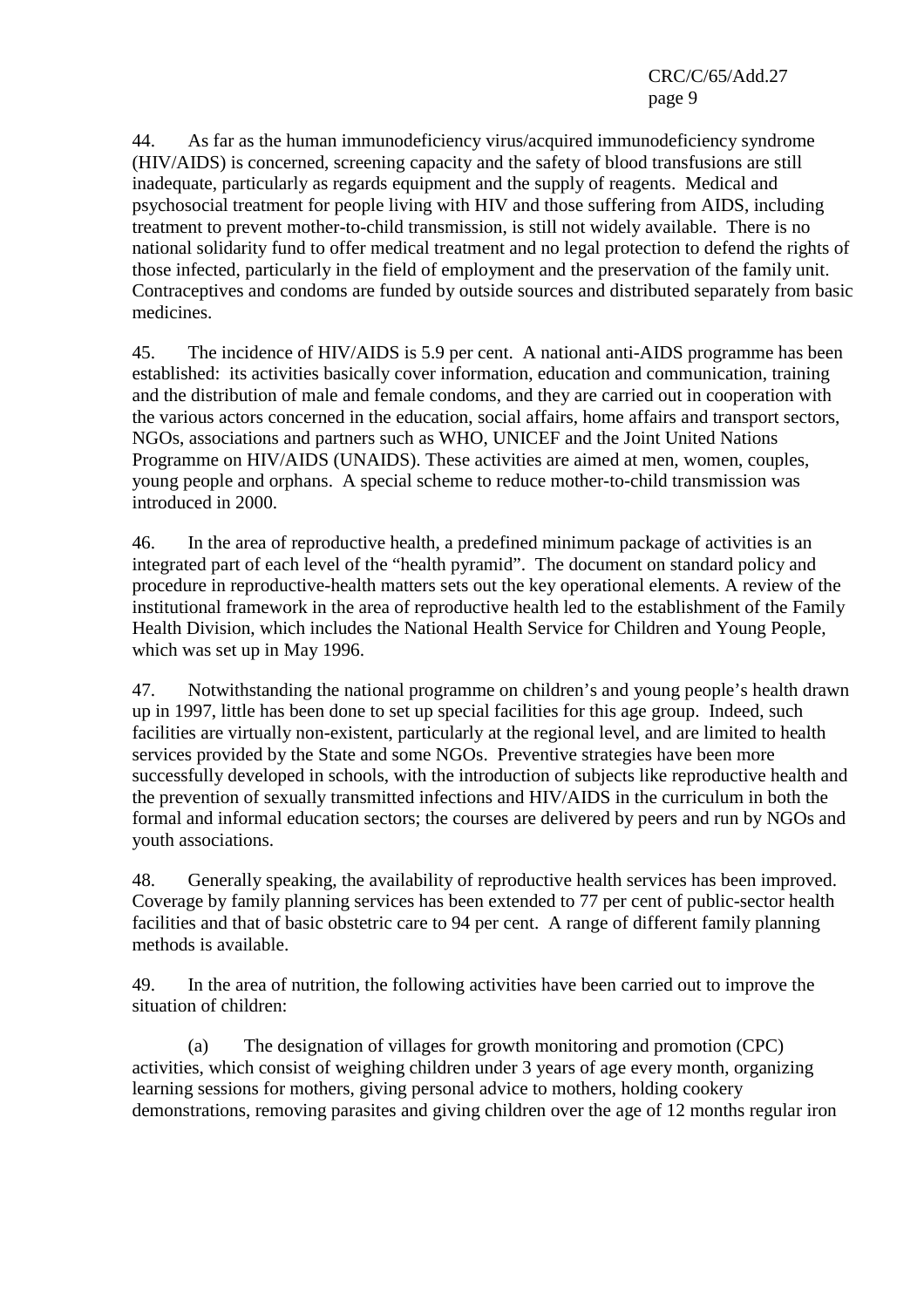and folic acid supplements, and treating simple illnesses. They also include promoting local foods that are rich in micronutrients (vitamin A, iron and iodine) and gruel enriched with local produce;

 (b) The preparation of written material for training in CPC/nutrition, awareness-raising and giving information on micronutrients;

 (c) The production of materials for information, education and awareness-raising activities related to children's diet and micronutrients;

 (d) The evaluation of hospitals under the Baby-Friendly Hospital Initiative, and the awarding of baby-friendly status to those that earn it;

 (e) Support for mothers attending child nutrition centres, in the form of loans to help increase their income and thus improve their children's diet;

 (f) Monitoring the iodine content of cooking salt in the home, in markets and at the borders.

50. Of the most serious ailments, malaria remains a top priority. It is the most common reason for seeking medical help and receives special attention; a strategic plan to take care of those affected by it has been prepared and the use of impregnated mosquito nets is being promoted. Treatment is properly codified and health workers are widely trained, with the help of flow charts, in the provision of standard treatment. Moreover, chloroquine is available at an affordable price and efforts in this area have been stepped up by making impregnated mosquito nets available to the population. A plan known as the "2001 strategic plan" was drawn up to reduce the incidence of malaria. Also in 2001, the Government officially launched the new worldwide WHO "Roll back malaria" programme in Togo.

51. Efforts to combat disorders related to iodine deficiency entered a new and more effective phase with the entry into force of regulations on the use of iodized salt at the beginning of 1997; the use of iodized salt by households rose from 1 per cent in 1996 to 73 per cent in 1998. A survey carried out by ThyroMobil on schoolchildren between the ages of 6 and 12 in the area between Lomé and Cinkanssé found that the prevalence of goitre is below 5 per cent. Pending the results of the survey on the prevalence of goitre in schools in inland areas, it would appear that goitre is no longer endemic in Togo.

52. As far as water and sanitation are concerned, in 1999 the rate of access to drinking water was 55 per cent for the country as a whole, and 82 per cent and 41 per cent respectively for urban and rural areas. As regards sanitation, 41 per cent of households have access to satisfactory sanitation facilities (76 per cent in urban areas and 22 per cent in rural areas), as compared with 23 per cent in 1990.

53. Act No. 98-106 prohibiting female genital mutilation was promulgated on 17 November 1998. Since then, several promotional tours to raise awareness of the damaging effects of female circumcision have been organized by the Department for the Advancement of Women and a number of NGOs such as the Togolese League for Women's Rights and the Togo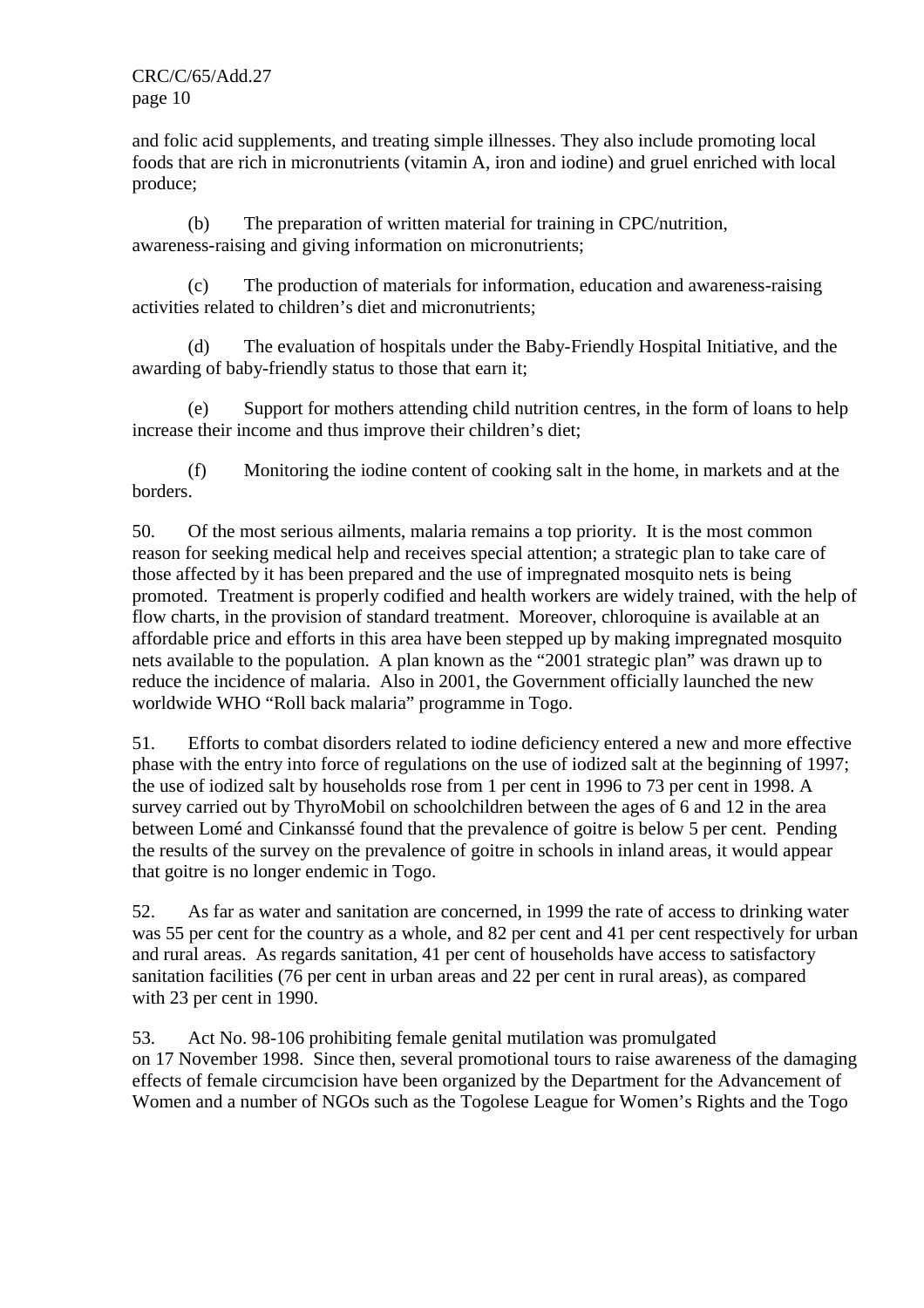branch of the Inter-African Committee on Traditional Practices Affecting the Health of Women and Children (CIAF-Togo) in the areas with the highest prevalence, in order to persuade people to give up the practice. This action appears to have had an effect on practitioners, who have publicly apologized for their actions and thrown away their knives. However, the impact of this awareness campaign has not been evaluated. UNICEF has set up a fund to support income-generating activities for former female practitioners. The reader is also referred to paragraph 59 below.

54. Action in the field of drugs will be discussed below, under the heading "Special protection measures".

# **VII. EDUCATION, LEISURE AND CULTURAL ACTIVITIES**

55. Under the provisions of the 1995 education reforms, schooling is compulsory for children of both sexes up to the age of 15. To support the reforms and promote schooling for girls, Act No. 15/84 of 10 May 1984, on the protection of girls and boys duly enrolled in schools, authorizes pupils who become pregnant to resume their studies after the birth if they are fit to do so. Under Order No. 058/MENR/MEFP of 3 November 2000, school fees are less for girls than for boys in order to encourage parents to send their daughters to school.

56. Thanks to the Togo/UNICEF cooperation programme for 1997-2001 and concerted action by ICCB, the Togolese branch of Plan International, Action Aid and Børnefonden, school enrolment rates for young girls have been improved in some prefectures. The plan is to set up nurseries so that girls do not have to look after younger sisters and brothers and to provide extra financial support to cover school fees, school supplies and other items.

57. Children with a physical or mental disability and blind children attend special schools set up in Lomé and some towns in the interior by the Government, the NGOs Envol and Ephata and other associations to give them effective access to schooling and vocational training. The preliminary draft of the children's code proposes that care for disabled children should be made more widely available.

58. In March 1998, a campaign to publicize the Convention was organized in markets, railway stations and health centres and in primary, middle and high schools.

59. In November 1999, the Department for the Advancement of Women organized a nationwide information and awareness campaign on Act No. 98-106 of 17 November 1998 prohibiting female genital mutilation. The campaign was aimed at the general public throughout the country, but particularly in areas with a high prevalence of female circumcision. The same department organized training sessions for:

 (a) Decision makers from the ministries of social affairs, justice, education, the promotion of democracy and the rule of law, communications and good citizenship, and health;

(b) The elected representatives of the people (National Assembly);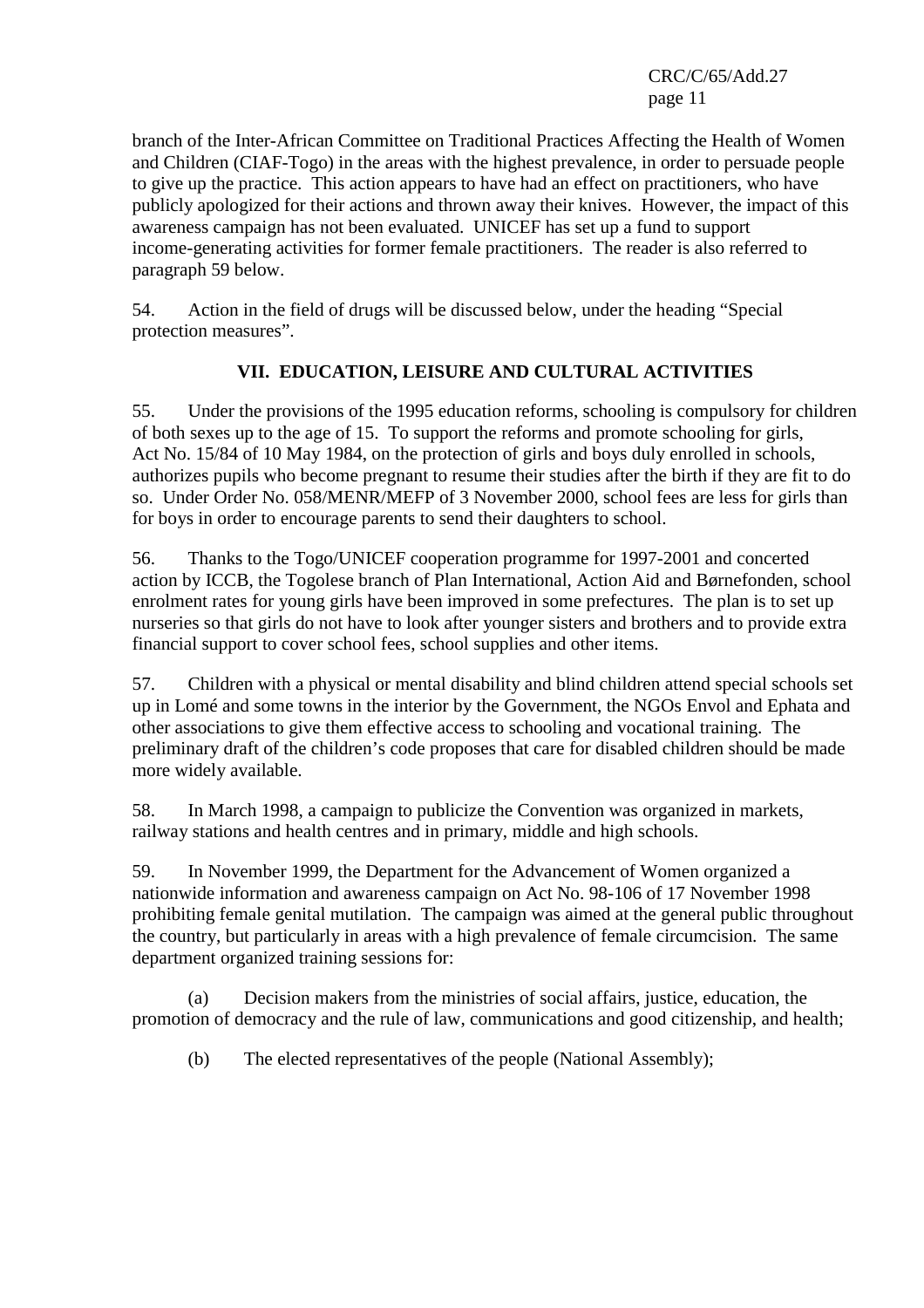(c) International organizations, NGOs and women's associations: UNICEF, WHO, UNFPA, the United Nations Development Programme (UNDP), Plan International, Women in Law and Development in Africa (WILDAF), the Togolese Family Welfare Association (ATBEF), CIAF-Togo and the Association of Midwives;

 (d) Other parties concerned, including former practitioners of female circumcision, opinion leaders, the Muslim Union of Togo, the Catholic and evangelical churches, traditional chiefs and representatives of the National AIDS Control Programme (PNLS), the Department for Population Planning (DPP), the National Committee for the Protection and Promotion of Children's Rights (CNE) and the National Committee on Follow-up to the Beijing Platform for Action.

60. In April 2000, the Department for the Advancement of Women also organized a campaign to publicize the African Charter on the Rights and Welfare of the Child and other legal instruments such as the Convention on the Rights of the Child and ILO Convention No. 182 concerning the Prohibition and Immediate Action for the Elimination of the Worst Forms of Child Labour. The campaign was run in schools and public places and was targeted at pupils, teachers, local authorities, the leaders of village development committees and local NGOs in each prefecture.

61. The Convention on the Rights of the Child has been widely distributed and translated into national languages. In 1999, a special children's version was produced. Human rights in general and the rights of the child in particular are included in the school curriculum.

62. The International Committee of the Red Cross, WAO-Africa and Plan International organized training sessions on human rights, children's rights and international humanitarian law for assistant judges, customs officers, officials dealing with social affairs, young people and sports, and soldiers.

63. Article 46 of the Criminal Code punishes all forms of violence against others. The Code therefore covers cases of corporal punishment but, for cultural reasons, is not applied to them. Some parents take corporal punishment too far and commit child abuse. Campaigns have been run to make people aware that such practices are prohibited by the Convention and that they should talk to their children before using the stick to give them a lesson.

64. As far as schools legislation is concerned, an order of 1980 by the Ministry of Education and Research prohibits corporal punishment in schools. Inspectors and educational advisers are responsible for making sure that teachers are aware of the harmful consequences of such punishment and have the authority to sanction them if need be. Despite this, the practice persists in some places.

65. The Government, with the support of bilateral and multilateral institutions, NGOs, parent associations and local authorities, has focused on factors that might increase access by girls and boys to basic education and on the quality of learning and skills acquisition (see, for example, the section on basic education for girls in the Togo-UNICEF cooperation programme for 1997-2001). This has involved providing textbooks for pupils (in 1997, 1998 and 2001), manuals for teachers, refresher courses for teaching assistants and teaching support, as well as building or renovating classrooms.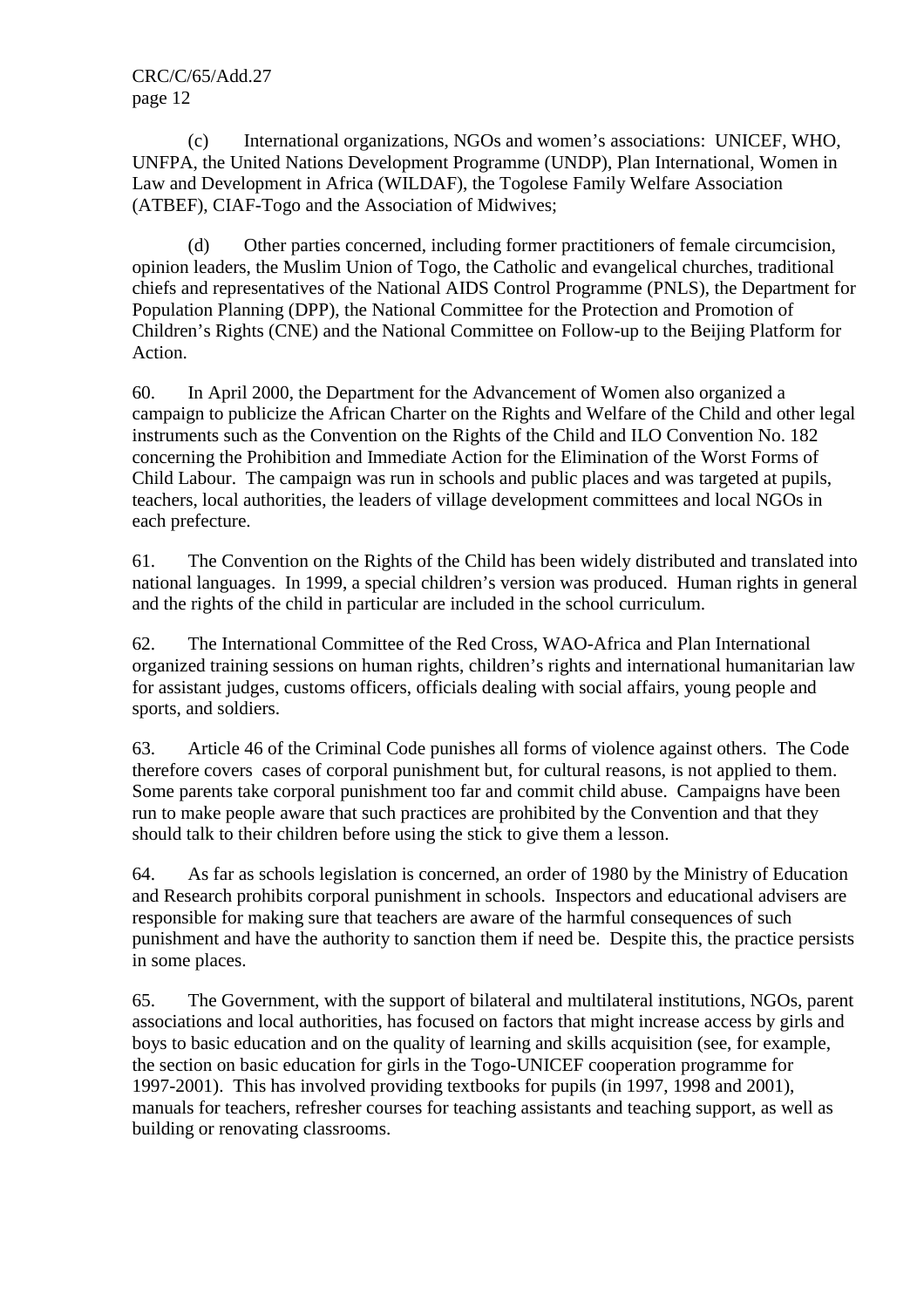66. An analysis of the obstacles to the enrolment of girls in school from the viewpoint of supply and demand, as identified in a study on girls' enrolment and attendance at school, has made it possible to set out an overall strategy on appropriate action to help girls. The strategy is helping to narrow the gap between school-enrolment rates for boys and those for girls, on the one hand, and, on the other, between regions and between prefectures in the same region (see following table). The increase in the enrolment rates for children, particularly girls, is related to the lowering of the direct cost to parents of sending their daughters to school (Order No. 058/MENR/METFP of 3 November 2000 setting school fees).

Gross rate Net rate Boys | Girls | Both | Boys | Girls | Both 1997/98 | 113.6 | 88.1 | 101.2 | 77.4 | 63.3 | 70.5 1998/99 117.7 94.7 106.6 82.2 62.1 75.9 1999/2000 108.7 90.1 99.7 78.9 68.0 73.6

#### **School-enrolment rates**

 *Source:* Education Planning Office.

67. The same strategy has made it possible to increase success rates and improve the teacher-pupil ratio and the retention rate for girls. For example, dropout rates in 1999/2000 were 10 per cent for boys and 9.5 per cent for girls. For the past decade, the State has given priority, under its plans to democratize Togolese schools, to primary education, for which recurrent public expenditure rose from 23.2 per cent of total public expenditure on education in 1990 to 26.2 per cent in 1999.

68. The following projects were carried out by the Department of Literacy in the decade 1990-2000 to reduce the illiteracy rate among adults:

 (a) In 1993-1997, the Togo-UNICEF literacy project for mothers working as supervisors in early childhood centres was implemented;

 (b) In 1993-1997, project TOG 91/003, on multi-purpose assistance by United Nations Volunteers in participatory local development, helped improve functional literacy among adults;

 (c) In 1998-2000, a distance-learning project for those responsible for literacy was implemented.

 In parallel with these projects, NGOs and associations have also been working in the field of literacy, with the result that the illiteracy rate fell from 56.7 per cent in 1990 to 46.8 per cent in 1999. The yearly programmes of the NGOs Action Aid and Forces in Action for the Improved Well-Being of Mother and Child (FAMME) include literacy activities for the adults they work with, so as to strengthen their capacity to take ownership of development programmes.

69. The shortage of play areas remains a problem, as the Government cannot afford to compensate landowners; the shortage affects private schools.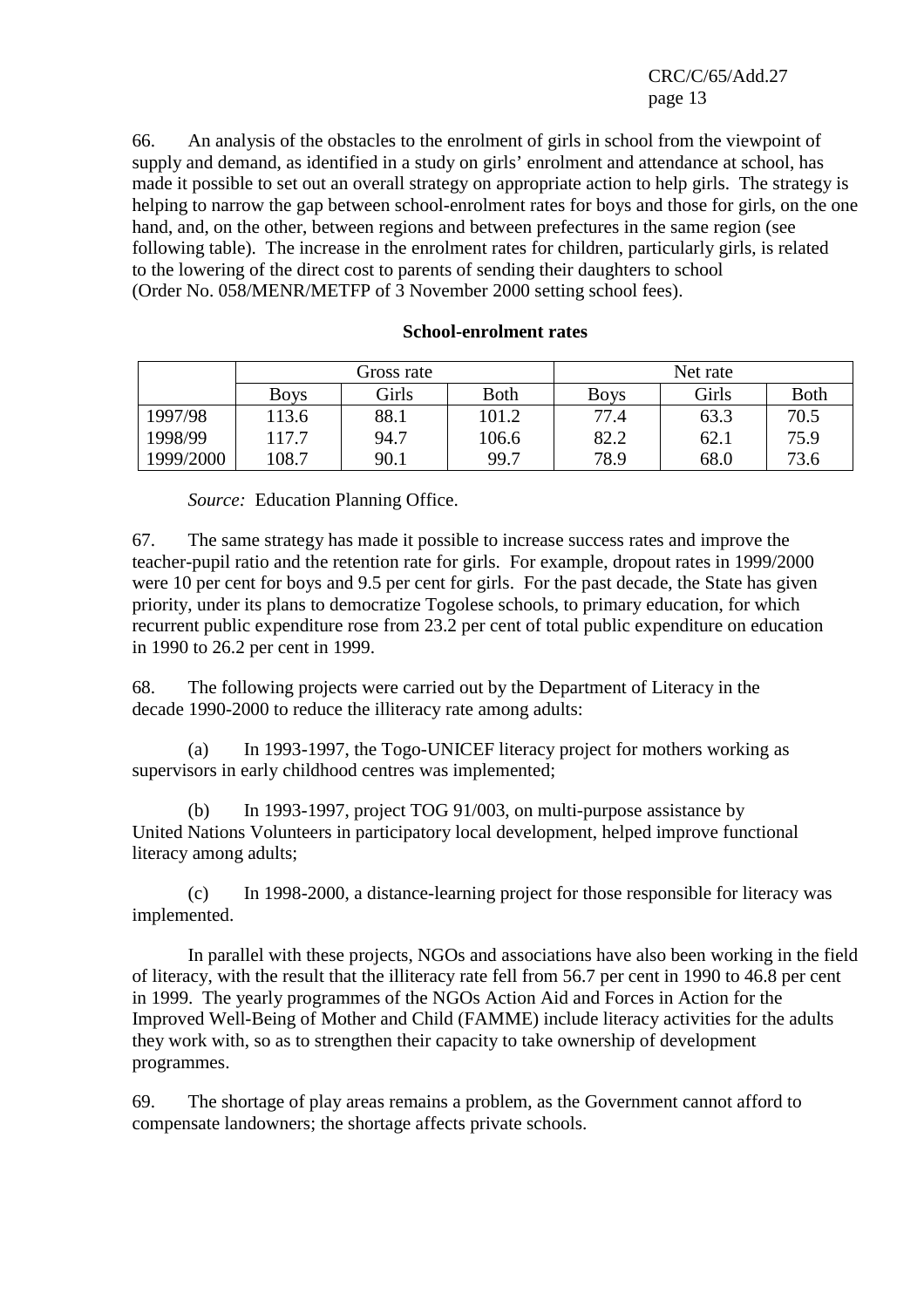## **VIII. SPECIAL PROTECTION MEASURES**

70. The national coordinating body for refugees, set up on 26 May 1995 to take care of refugees pending their recognition as such by the Office of the United Nations High Commissioner for Refugees (UNHCR), is already at work assisting refugees from neighbouring countries. The Ministry for Social Affairs, the Advancement of Women and the Protection of Children is responsible for refugee issues, paying particular attention to mothers and children.

71. At the legislative level, the new Nationality Code of 1998 grants Togolese nationality to stateless children under the age of 5 who are found in national territory and whose parents are not known.

72. As Togo is not in a conflict situation, the emphasis with regard to the protection of children in armed conflicts is on prevention. In this context, a campaign to raise awareness about peace and the damage caused by armed conflicts was organized, in conjunction with the United Nations Regional Centre for Peace and Disarmament in Africa and UNICEF, at the Organization of African Unity summit held from 4 to 12 July 2000. In a similar vein, the Ministry of Defence, together with WAO-Africa and Plan International in Togo, organized a training course for the armed forces on the protection of children in time of conflict. Stalls publicizing children's rights and child protection before, during and after conflicts were set up by the same organizations during the so-called "Kozah Cohesion 2001" military manoeuvres.

73. The situation of children in conflict with the law is increasingly dependent on economic and social conditions in the country, which have led to a rise in crime and a growing need for social care for young people at risk.

74. The administration of juvenile justice in Togo is suffering from problems related to the lack of human, material and financial resources. The result is that juveniles are being held in custody and pre-trial detention for longer periods. Pre-trial detention is still the only option available before they are examined by the children's judge. No alternative measures, such as close supervision or placement with a family or in an educational setting or home, are available, for lack of appropriate facilities.

75. Courts in the hinterland are still short of children's judges. Young people in conflict with the law are in many ways the victims of the financial problems of the prison service, as a result of which their diet is deficient in terms of both quantity and quality. Limited support is provided by a number of organizations, notably OCDI and ICCB, but cannot meet all the needs.

76. For operational reasons, the organizations that take care of juveniles and their social rehabilitation are able to accept only a limited number of youngsters out of all those in need of a place. The only centres at the moment are the Foyer Avenir Kamina (Kamina "Tomorrow House") and the Cacavelli Centre for Observation and Social Rehabilitation. These two centres, which are already short of places, cater only for boys. The need for a centre for girls remains a concern.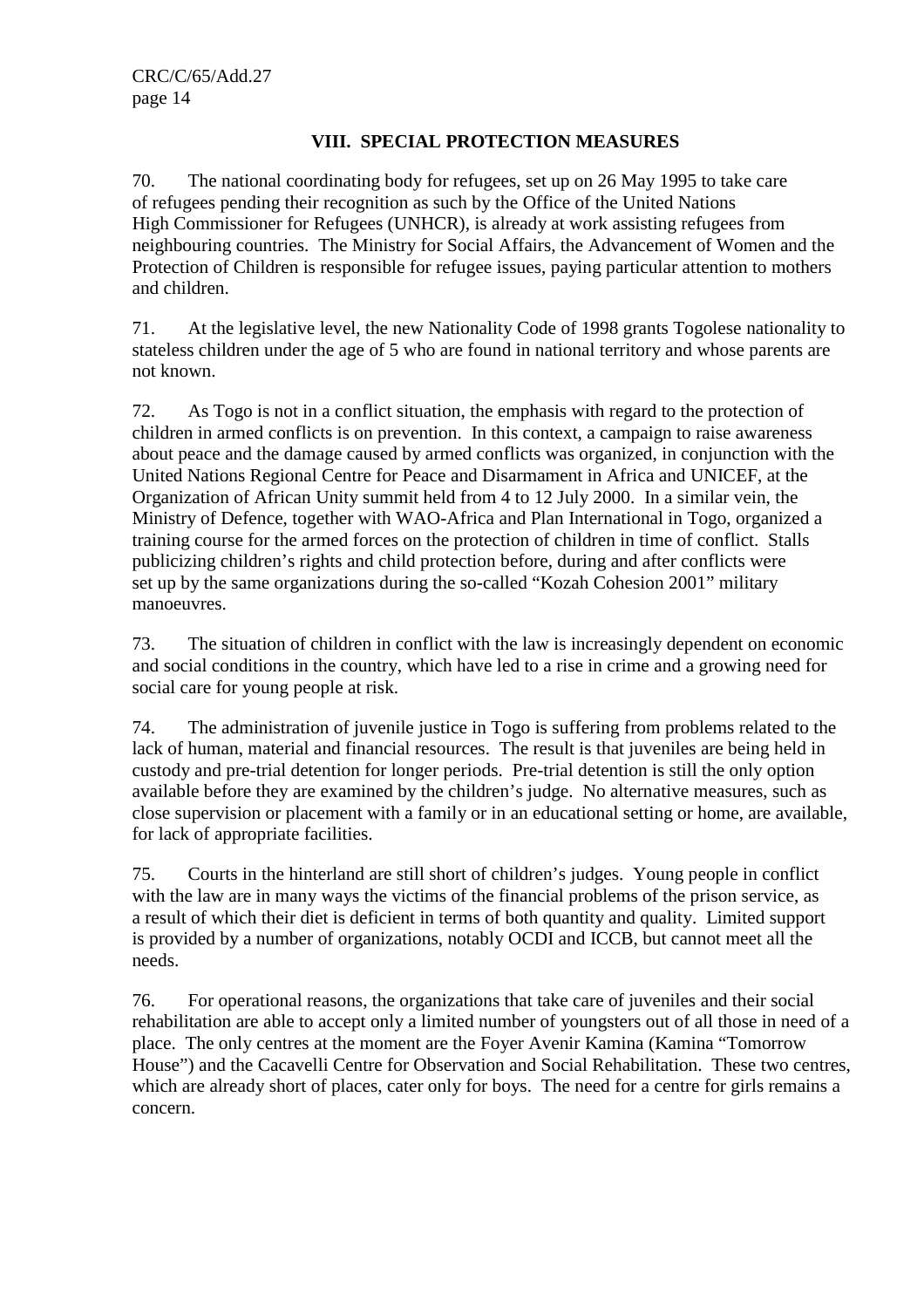77. The arrangements for monitoring children who have been convicted and returned to their parents do not work properly. Given the constraints facing them in terms of financial, material and human resources, the social services attached to the courts and the Juvenile Division have been receiving support from ICCB and Terre des hommes in monitoring children returned to their parents and reintegrating them in the family, school or workplace.

78. Judicial cooperation funding for court-appointed lawyers in cases involving juveniles has not been available since 1990.

79. The Togolese Government has undertaken to implement strategies to combat child labour. On 18 May and 8 June 2000, the Ministry of Technical Education and Vocational Training amended the provisions on apprenticeships with regard to the various fees and charges associated with apprenticeship contracts, depending on the trade concerned. The draft Togolese children's code defines and prohibits the worst forms of child labour and provides for the monitoring of child labour.

80. The action taken by the various ministries concerned with children's rights (social affairs, employment and labour, justice, the interior and national security) includes steps to arrest and convict employers who ill-treat their child servants.

81. In March 2001, the ILO International Programme on the Elimination of Child Labour was launched under the auspices of the Ministry of the Civil Service, Labour and Employment, which undertook awareness-raising tours and the preparation of sectoral projects to eliminate the worst forms of child labour.

82. Important work has been done by NGOs, including the establishment of the WAO-Africa Centre de l'espérance ("Centre of Hope"), the implementation of an ICCB project to help girl porters, the CARE International project aimed at girls in domestic service, the creation of the Togolese Association of Working Children and Young Persons, a project run by Environmental Development Action in the Third World (ENDA) and WAO-Africa, the Adomi-Abra training centre and WAO-Africa's "Credit - Education" programme.

83. Togo has ratified the three conventions on drugs: the Single Convention on Narcotic Drugs of l961, the Convention on Psychotropic Substances of 1971 and the United Nations Convention against Illicit Traffic in Narcotic Drugs and Psychotropic Substances of l988.

84. On 18 March 1998, Act No. 98/008 on drugs control was adopted. On 10 January 2001, a framework law on medicines and pharmaceuticals was passed to make it possible to monitor and combat the black market for medicines and other toxic substances.

85. On 10 April 1996, the National Anti-Drugs Committee (CNAD) was set up by Decree No. 96-040/PR. It reports to the Ministry of the Interior, Security and Decentralization. Decree No. 2000/076/PR of 21 August 2000 put in place a national anti-drugs plan.